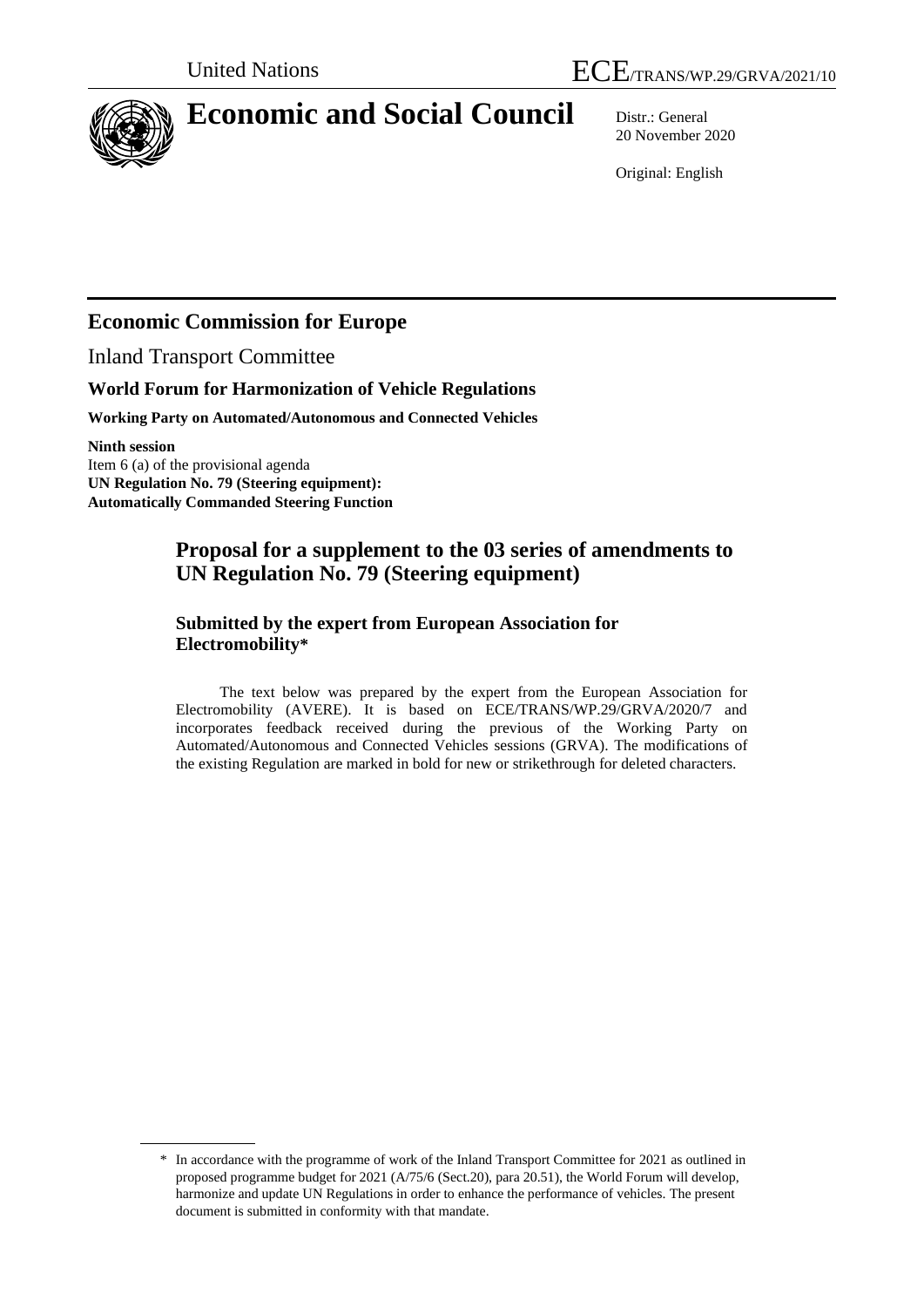## **I. Proposal**

*Add below amendments to other listed amendment proposals.*

*Paragraph 5.6.4.6.4 and subparargaphs,* amend to read:

5.6.4.6.4. The lateral movement of the vehicle towards the intended lane shall not start earlier than 1 second after the start of the lane change procedure. Additionally, the lateral movement to approach the lane marking and the lateral movement necessary to complete the lane change manoeuvre, shall be completed as one continuous movement.

> The lane change manoeuvre shall be initiated either automatically or by a second deliberate action of the driver. A vehicle shall not be equipped with both these means of initiation.

5.6.4.6.4.1. Automatic initiation of the lane change manoeuvre

In case of an automatic initiation the lane change manoeuvre shall commence between 3.0 seconds and **7.0** 5.0 seconds after the manual activation of the procedure as described in paragraph 5.6.4.6.2. and shown in the Figure below. **The manoeuvre shall commence at the earliest opportunity when the situation is not deemed critical as defined in 5.6.4.7.** 



ACSF C - Case where the lateral movement is initiated automatically

5.6.4.6.4.2. Initiation of the lane change manoeuvre by a second deliberate action

In case of an initiation by a second deliberate action the lane change manoeuvre shall commence between 3.0 and **7.0** 7.0 seconds after the manual activation of the procedure as described in paragraph 5.6.4.6.2.

Additionally, the lane change manoeuvre shall commence at the latest 3.0 seconds after the second deliberate action as shown in the Figure below.

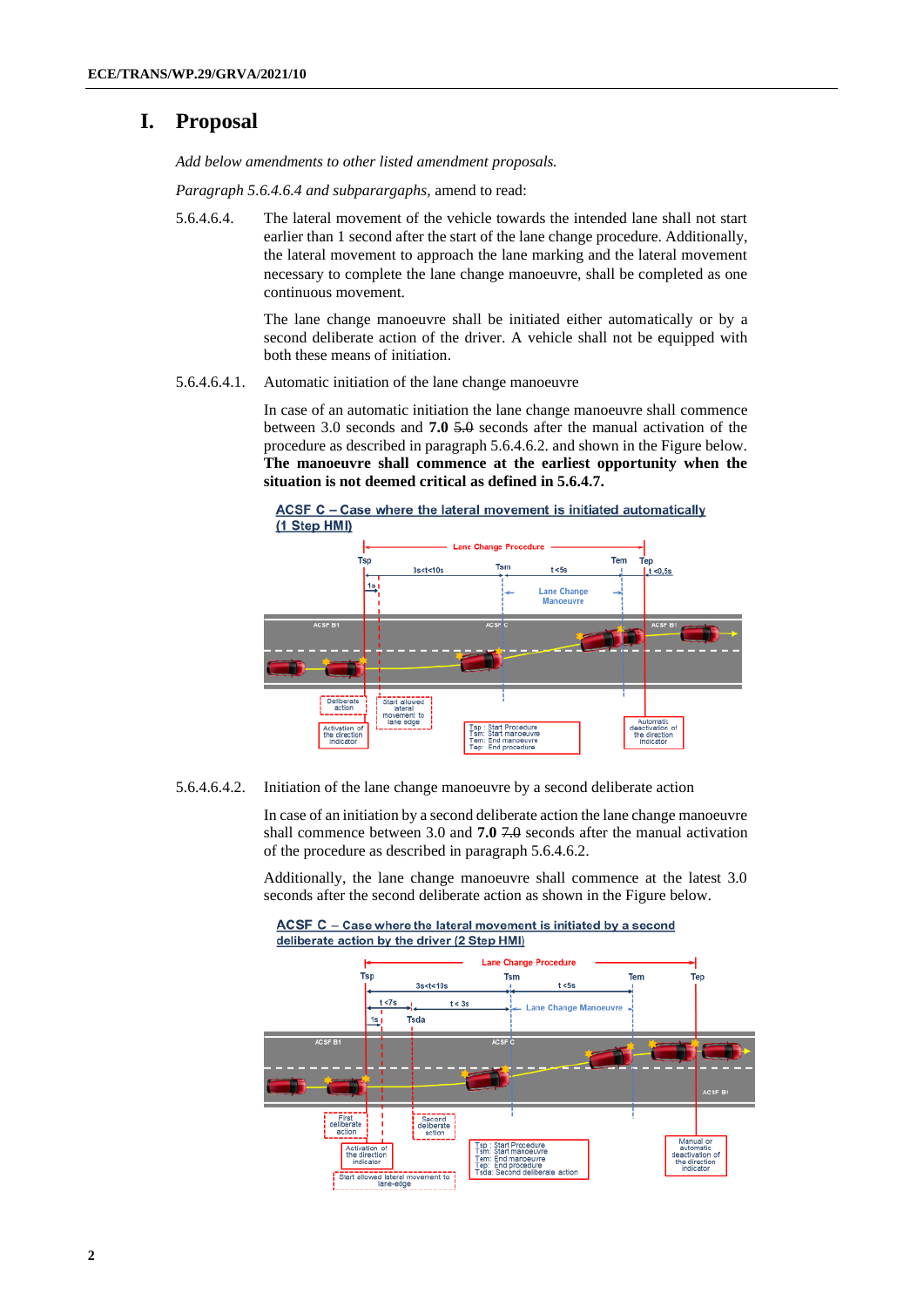The control to operate the second deliberate action shall be located in the steering control area.

*Annex 8, paragraph 3.5.1.2.,* amend to read:

3.5.1.2. The requirements of the test are fulfilled if:

(a) The lateral movement towards the marking does not start earlier than 1 second after the lane change procedure was initiated,

(b) The lateral movement to approach the lane marking and the lateral movement necessary to complete the lane change manoeuvre are completed as one continuous movement,

(c) The recorded lateral acceleration does not exceed 1 m/s²,

(d) The moving average over half a second of the lateral jerk does not exceed 5 m/s<sup>3</sup>,

(e) The measured time between the start of the lane change procedure and the start of the lane change manoeuvre is not less than 3.0 seconds and not more than **7.0 seconds.**:

(i) 5.0 seconds in the case of an automatic initiation,

```
(ii) 7.0 seconds in the case of an initiation by a second deliberate 
action
```
whatever is appropriate.

- (f) For systems with an initiation of the lane change manoeuvre by a second deliberate action,
	- (i) The measured time between the start of the lane change procedure and the second deliberate action is not more than **7.0** 5.0 seconds, and
	- (ii) The measured time between the second deliberate action and the start of the lane change manoeuvre is not more than 3.0 seconds.

(g) The system provides information to the driver to indicate that the lane change procedure is ongoing,

(h) The lane change manoeuver is completed in less than 5 seconds for  $M_1$ ,  $N_1$  vehicle categories and less than 10 s for  $M_2$ ,  $M_3$ ,  $N_2$ ,  $N_3$  vehicle categories,

(i) ACSF of Category B1 automatically resumes after the lane change manoeuvre is completed, and

(j) The direction indicator is deactivated not before the end of the lane change manoeuvre and no later than 0.5 seconds after ACSF of Category B1 has resumed.

*Paragraph 5.6.4.6.8.1,* amend to read:

- 5.6.4.6.8.1. The lane change procedure shall be suppressed automatically by the system when at least one of the following situations occurs before the lane change manoeuvre has started:
	- (a) The system detects a critical situation (as defined in paragraph 5.6.4.7.);
	- (b) The system is overridden or switched off by the driver;

(c) The system reaches its boundaries (e.g. lane markings are no longer detected);

(d) The system has detected that the driver is not holding the steering control at the start of the lane change manoeuvre;

(e) The direction indicator lamps are manually deactivated by the driver;